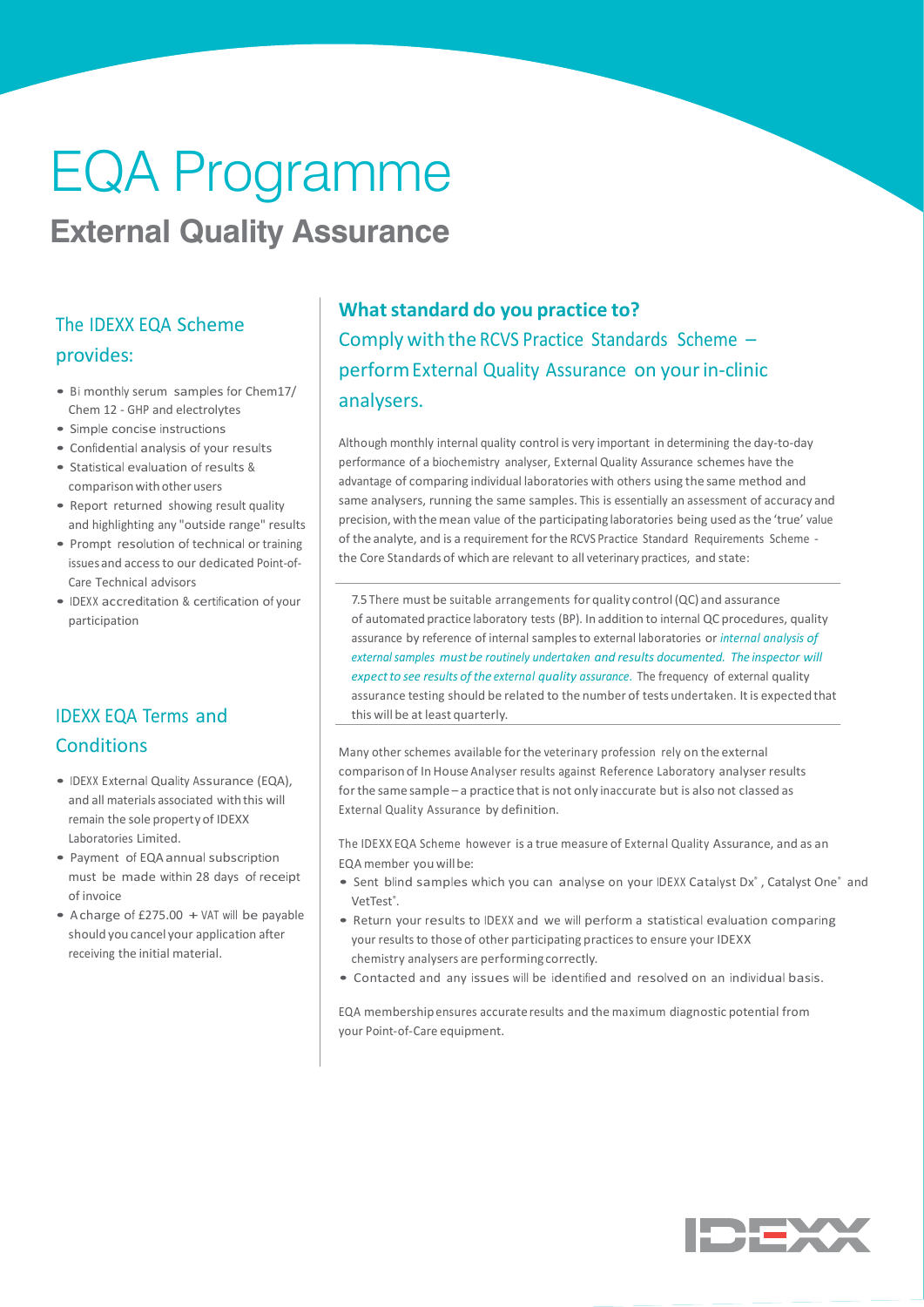# IDEXX Reference Laboratories

**EQA Scheme Application Form**

# **3 Options: 3 Options**

#### **1. Full EQA Scheme**

Consisting of Biochemistry EQA "blind sample" testing & reporting (samples supplied by us), and all inclusive "paired sample" comparison testing for Haematology EQA (individual practice samples compared). Biochemistry EQA Bi‐monthly. Haematology 4 times a year. **£583 +VAT annually**

**3. Haematology EQA Only** Paired sample comparison testing and follow up report (4 times per year - March, May, July and September) **COST = £116 +VAT** 

#### **2. Biochemistry EQA Only**

EQA Scheme Application Form

Biochemistry EQA Bi-monthly<br>
(6 times per year) (6 times per year) **£466+VAT annually**

#### **Practice Details Practice Details**

Practice Name: Address: Telephone Number: Email Address: Name\*: Vet Code: **Dup office Nouse:** or •••••••••••••••••••••••••••••••••••••••••••••••••••••••••••••••••••••••• ••••••••••••••••• • •••••• • • • • ‐mail **karen-lumb@idexx.com** for further information

*\*N.B. This name will be used for all future correspondence*